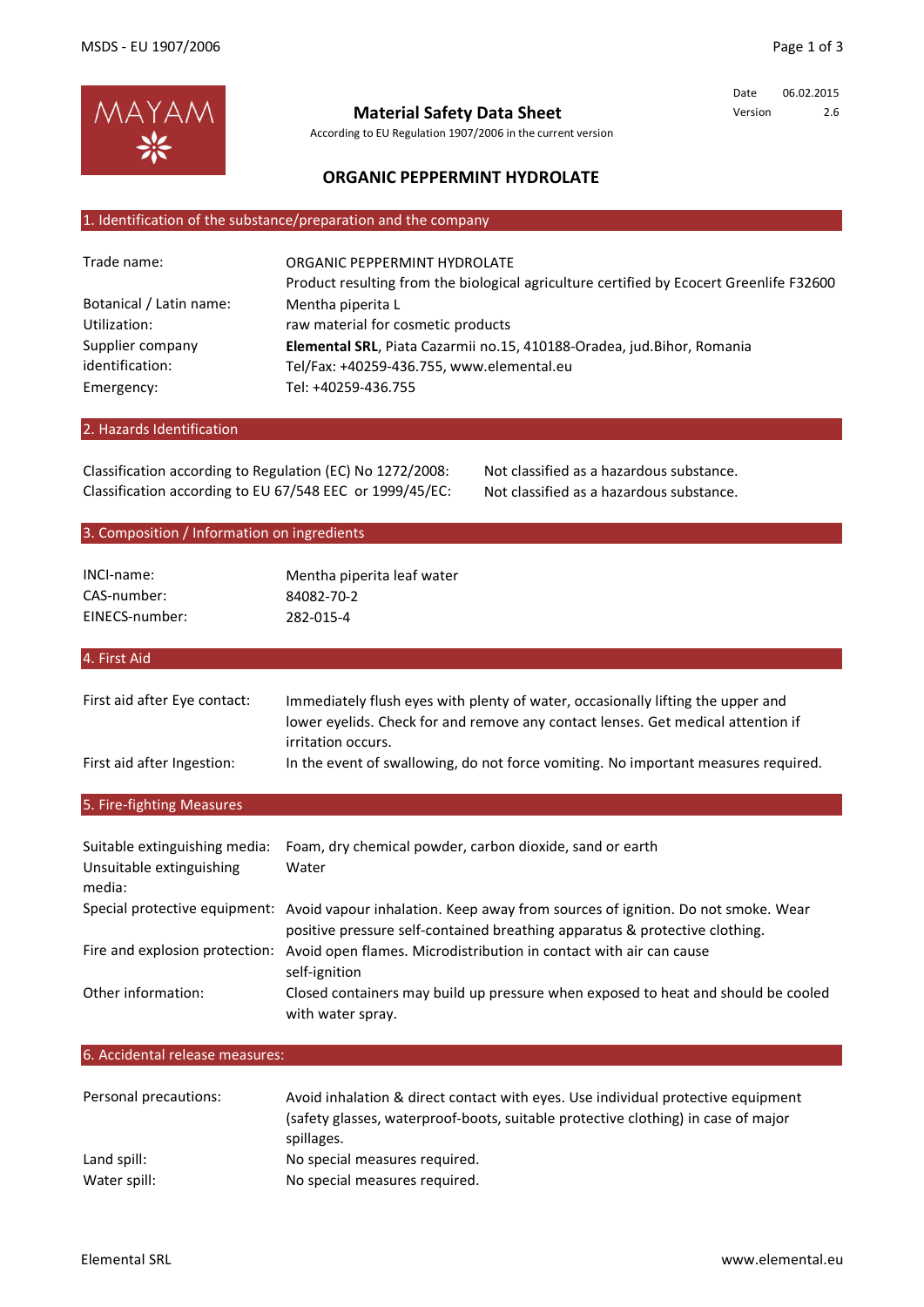

**Material Safety Data Sheet**

According to EU Regulation 1907/2006 in the current version

Date 06.02.2015 Version 2.6

# **ORGANIC PEPPERMINT HYDROLATE**

| 7. Handling and Storage                      |                                                                                                                                                                                                                                                                                                                                                                   |
|----------------------------------------------|-------------------------------------------------------------------------------------------------------------------------------------------------------------------------------------------------------------------------------------------------------------------------------------------------------------------------------------------------------------------|
|                                              |                                                                                                                                                                                                                                                                                                                                                                   |
| Precautions for safe handling:               | Apply good manufacturing practice & industrial hygiene practices, ensuring proper<br>ventilation. Observe good personal hygiene, and do not eat, drink or smoke whilst<br>handling                                                                                                                                                                                |
| Conditions for safe storage:                 | No special measures required. Keep tightly closed original container, in a cool, dry &<br>ventilated area away from heat sources & protected from light.                                                                                                                                                                                                          |
| 8. Exposure Controls and Personal Protection |                                                                                                                                                                                                                                                                                                                                                                   |
| Hand protection:                             | Protective creams may be used for exposed skin. Wear suitable protective gloves in                                                                                                                                                                                                                                                                                |
|                                              | the event of prolonged or repeated skin contact. Gloves must be selected according to<br>the application and duration of use at the workstation. Protective gloves need to be<br>selected according to their suitability for the workstation in question: other chemical<br>products that may be handled, necessary physical protections (cutting, pricking, heat |

Eye protection: Physical protection: protection), level of dexterity required. Use individual protective equipment Avoid contact with eyes. Use eye protectors designed to protect against liquid splashes

# 9. Physical and Chemical Properties

| Appearance:                      | fluid liquid     |
|----------------------------------|------------------|
| Colour:                          | colorless        |
| Odour:                           | Characteristic   |
| Melting point / freezing point:  | not available    |
| Initial boiling point and range: | not available    |
| Flash point:                     | not available    |
| Evaporation rate:                | not available    |
| Relative density at 20°C:        | aprox 1.000      |
| Solubility(ies):                 | soluble in water |
| Refractive Index at 20°C:        | not available    |
| Auto-ignition temperature:       | not available    |
| Decomposition temperature:       | not available    |

#### 10. Stability and Reactivity

| Reactivity:                          | It presents no significant reactivity hazards, by itself or in contact with water. Avoid<br>contact with strong acids, alkali or oxidizing agents.                      |
|--------------------------------------|-------------------------------------------------------------------------------------------------------------------------------------------------------------------------|
| Chemical stability:                  | The product is stable.                                                                                                                                                  |
| Possibility of hazardous             | not available                                                                                                                                                           |
| reactions:                           | It presents no significant hazardous reaction                                                                                                                           |
| Conditions to avoid:                 | Keep away from heat sources, open flames and sunlight.                                                                                                                  |
| Substances to avoid:                 | Avoid contact with strong oxidants such as liquid chlorine and concentrated<br>oxygen.                                                                                  |
| Hazardous decomposition<br>products: | Product does not decompose at proper handling. Liable to cause smoke & acrid fumes<br>during combustion: carbon monoxide, carbon dioxide & other non-identified organic |
|                                      | compounds may be formed.                                                                                                                                                |